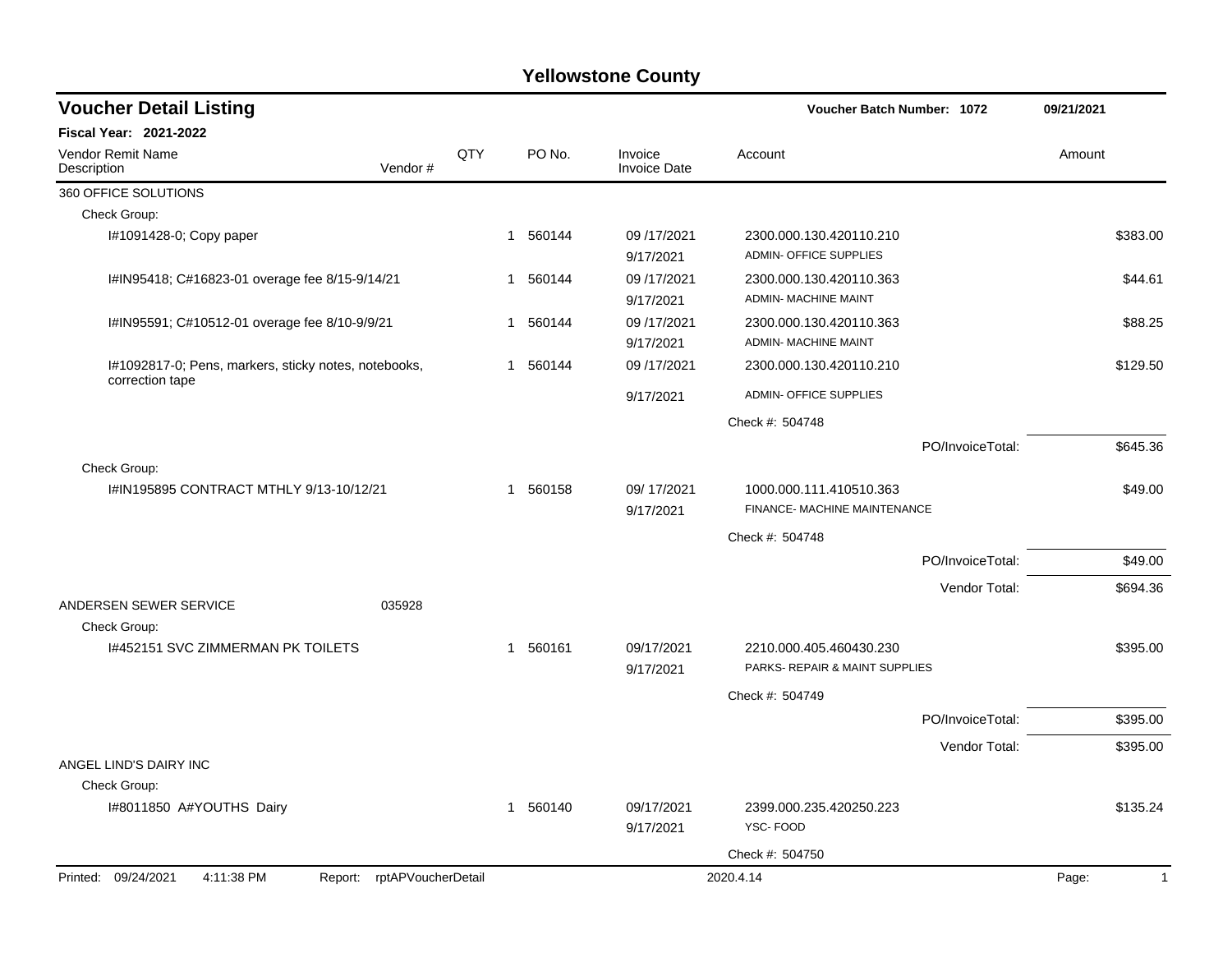| <b>Voucher Detail Listing</b>             |         |     |                        |                         | <b>Voucher Batch Number: 1072</b>                             |                  | 09/21/2021 |
|-------------------------------------------|---------|-----|------------------------|-------------------------|---------------------------------------------------------------|------------------|------------|
| Fiscal Year: 2021-2022                    |         |     |                        |                         |                                                               |                  |            |
| Vendor Remit Name<br>Description          | Vendor# | QTY | PO No.                 | Invoice<br>Invoice Date | Account                                                       |                  | Amount     |
|                                           |         |     |                        |                         |                                                               | PO/InvoiceTotal: | \$135.24   |
|                                           |         |     |                        |                         |                                                               | Vendor Total:    | \$135.24   |
| AUTOMATED MAINTENANCE SER<br>Check Group: | 021399  |     |                        |                         |                                                               |                  |            |
| I#77403 Payne 9/10/21                     |         |     | 1 560139               | 09/17/2021<br>9/17/2021 | 2300.000.135.420180.367<br>MISC- JANITORIAL SERVICES          |                  | \$2,645.33 |
| I#77408 Briefing rm. 9/10/21              |         |     | 560139<br>$\mathbf{1}$ | 09/17/2021<br>9/17/2021 | 2300.000.135.420180.367<br>MISC- JANITORIAL SERVICES          |                  | \$465.67   |
|                                           |         |     |                        |                         | Check #: 504751                                               |                  |            |
|                                           |         |     |                        |                         |                                                               | PO/InvoiceTotal: | \$3,111.00 |
|                                           |         |     |                        |                         |                                                               | Vendor Total:    | \$3,111.00 |
| BILLQUEST- JETTE, JESSIE<br>Check Group:  |         |     |                        |                         |                                                               |                  |            |
| Coroners inquest fees - Gneiting          |         |     | 560153<br>$\mathbf{1}$ | 09/17/2021<br>9/17/2021 | 2300.000.126.420800.394<br>CORONER-WITNESS & JURY FEES        |                  | \$642.24   |
|                                           |         |     |                        |                         | Check #: 504752                                               |                  |            |
|                                           |         |     |                        |                         |                                                               | PO/InvoiceTotal: | \$642.24   |
|                                           |         |     |                        |                         |                                                               | Vendor Total:    | \$642.24   |
| CENTURYLINK<br>Check Group:               |         |     |                        |                         |                                                               |                  |            |
| A#4062566837-425B; Records 9/1/21         |         |     | 560146<br>$\mathbf 1$  | 09/17/2021<br>9/17/2021 | 2300.000.134.420170.345<br>RECORDS- TELEPHONE & TECHNOLOGY    |                  | \$101.45   |
| A#4062940066-433B; Evidence 9/1/21        |         |     | 560146<br>-1           | 09/17/2021<br>9/17/2021 | 2300.000.131.420140.345<br>DETECTIVES- TELEPHONE & TECHNOLOGY |                  | \$99.31    |
|                                           |         |     |                        |                         | Check #: 504753                                               |                  |            |
|                                           |         |     |                        |                         |                                                               | PO/InvoiceTotal: | \$200.76   |
|                                           |         |     |                        |                         |                                                               | Vendor Total:    | \$200.76   |
| CONRAD, GLENN                             |         |     |                        |                         |                                                               |                  |            |
| Check Group:                              |         |     |                        |                         |                                                               |                  |            |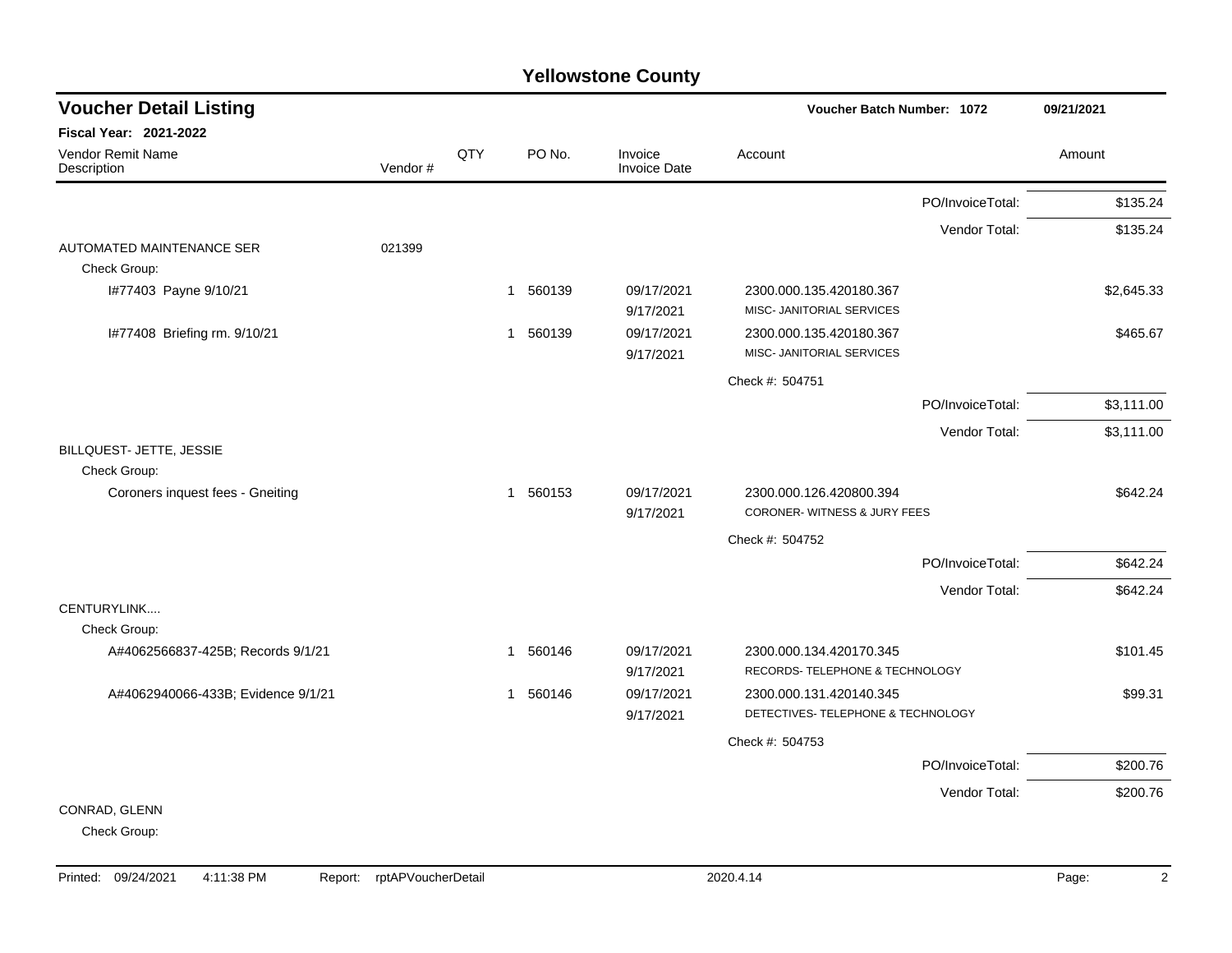### C07390 Redemption (278) 1 560164 09/17/2021 7150.000.000.021250.000 12150.000 \$2,948.63 9/17/2021 REDEMPTION DUE TO OTHERS Check #: 504754 PO/InvoiceTotal: \$2,948.63 Vendor Total: \$2,948.63 ENTENMANN-ROVIN CO 002819 Check Group: I#0160940-IN; Deputy sheriff wallet badges  $6\quad 60135\quad 09/17/2021\quad 2300.000.130.420110.226$  \$652.00 9/17/2021 ADMIN- CLOTHING & UNIFORMS I#0160940-IN; Packaging/handling fees 1 560135 09/17/2021 2300.000.130.420110.226 \$16.60 9/17/2021 ADMIN- CLOTHING & UNIFORMS Check #: 504755 PO/InvoiceTotal: \$668.60 Vendor Total: \$668.60 ENTERPRISE RENT A CAR . Check Group: I#750046721835 A#63A6230 Rental 7/18- 8/16/21 (M.P.) 1 560147 09/17/2021 2391.000.428.420140.530 \$710.00 9/17/2021 LOCAL DRUG FORF- RENT/LEASE Check #: 504756 PO/InvoiceTotal: \$710.00 Vendor Total: \$710.00 FEDEX 002888 Check Group: I#749409989 A#102477251 Postage 8/31-9/1/21 1 560155 09/17/2021 1000.000.199.411800.311 \$92.04 9/17/2021 MISC- POSTAGE Check #: 504757 PO/InvoiceTotal: \$92.04 Vendor Total: \$92.04 FRIEDEL LLC Check Group: **Voucher Batch Number: Yellowstone County** Vendor Remit Name **Description Voucher Detail Listing Fiscal Year: 2021-2022 1072 09/21/2021** PO No. Invoice Account Amount Amount Amount Amount Vendor # **QTY** Invoice Date Printed: 09/24/2021 4:11:38 PM Report: rptAPVoucherDetail 2020.4.14 2020.4.14 Page: 3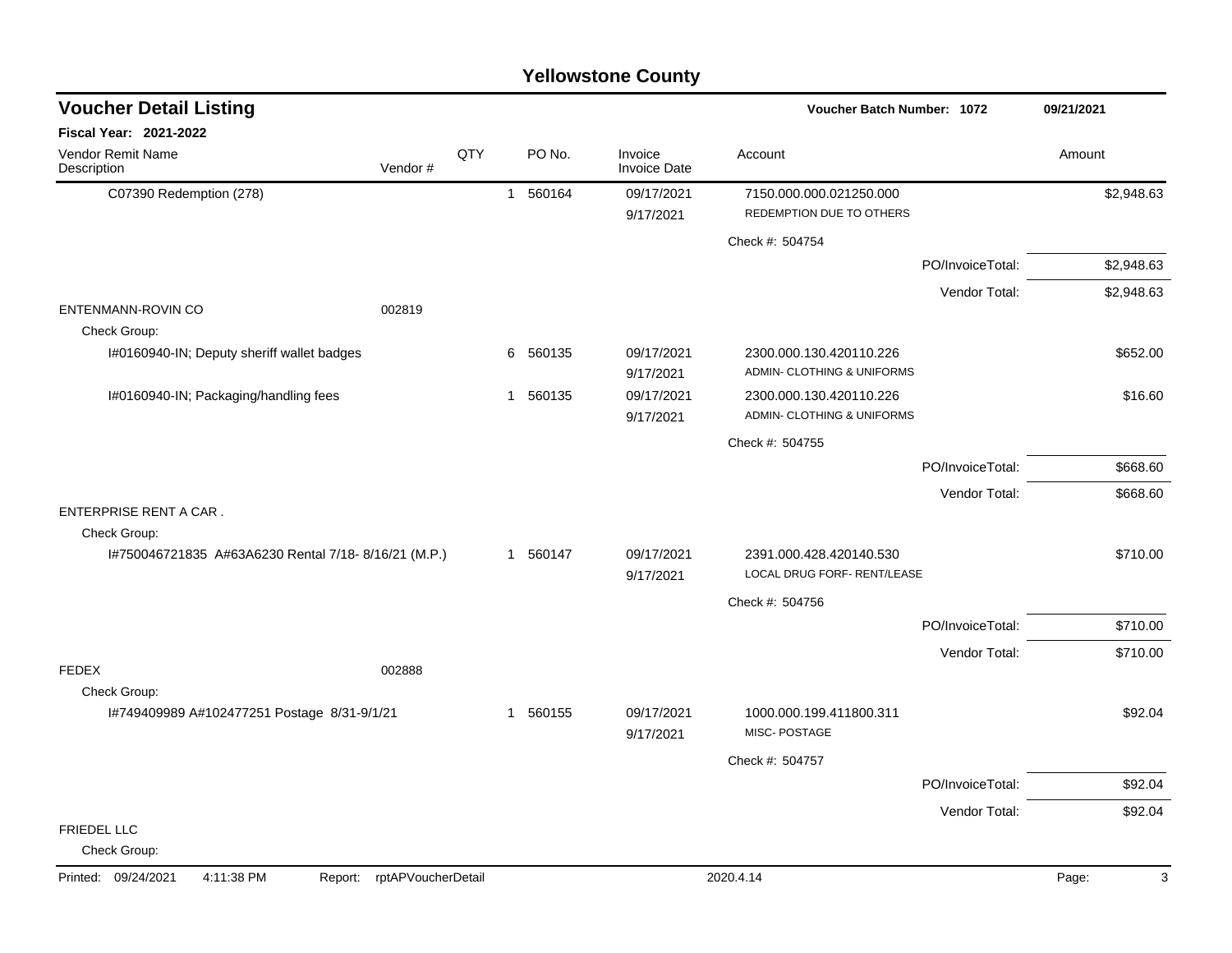|                                                                 |     |              |          | <b>Yellowstone County</b> |                              |                  |            |
|-----------------------------------------------------------------|-----|--------------|----------|---------------------------|------------------------------|------------------|------------|
| <b>Voucher Detail Listing</b>                                   |     |              |          |                           | Voucher Batch Number: 1072   |                  | 09/21/2021 |
| <b>Fiscal Year: 2021-2022</b>                                   |     |              |          |                           |                              |                  |            |
| Vendor Remit Name<br>Vendor#<br>Description                     | QTY |              | PO No.   | Invoice<br>Invoice Date   | Account                      |                  | Amount     |
| I#29089 JG GPS                                                  |     | $\mathbf{1}$ | 560145   | 09/17/2021                | 2399.000.235.420250.533      |                  | \$210.00   |
|                                                                 |     |              |          | 9/17/2021                 | YSC- EQUIPMENT RENTAL        |                  |            |
| 1#28947 KG GPS                                                  |     | $\mathbf 1$  | 560145   | 09/17/2021                | 2399.000.235.420250.533      |                  | \$40.00    |
|                                                                 |     |              |          | 9/17/2021                 | YSC- EQUIPMENT RENTAL        |                  |            |
| 1#28973 HH GPS                                                  |     | 1            | 560145   | 09/17/2021                | 2399.000.235.420250.533      |                  | \$310.00   |
|                                                                 |     |              |          | 9/17/2021                 | YSC- EQUIPMENT RENTAL        |                  |            |
| 1#28974 RH GPS                                                  |     | 1            | 560145   | 09/17/2021                | 2399.000.235.420250.533      |                  | \$240.00   |
|                                                                 |     |              |          | 9/17/2021                 | YSC- EQUIPMENT RENTAL        |                  |            |
| I#28975 HM GPS                                                  |     | 1            | 560145   | 09/17/2021                | 2399.000.235.420250.533      |                  | \$310.00   |
|                                                                 |     |              |          | 9/17/2021                 | <b>YSC- EQUIPMENT RENTAL</b> |                  |            |
| 1#28978 AR GPS                                                  |     | 1            | 560145   | 09/17/2021                | 2399.000.235.420250.533      |                  | \$310.00   |
|                                                                 |     |              |          | 9/17/2021                 | YSC- EQUIPMENT RENTAL        |                  |            |
|                                                                 |     |              |          |                           | Check #: 504758              |                  |            |
|                                                                 |     |              |          |                           |                              | PO/InvoiceTotal: | \$1,420.00 |
|                                                                 |     |              |          |                           |                              | Vendor Total:    | \$1,420.00 |
| G.W. INC                                                        |     |              |          |                           |                              |                  |            |
| Check Group:                                                    |     |              |          |                           |                              |                  |            |
| I#1133560 A#777280 Glock G45-9mm pistols                        |     | 9            | 560143   | 09/17/2021                | 2300.000.132.420150.227      |                  | \$4,329.00 |
|                                                                 |     |              |          | 9/17/2021                 | PATROL- FIREARMS SUPPLIES    |                  |            |
|                                                                 |     |              |          |                           | Check #: 504759              |                  |            |
|                                                                 |     |              |          |                           |                              | PO/InvoiceTotal: | \$4,329.00 |
|                                                                 |     |              |          |                           |                              | Vendor Total:    | \$4,329.00 |
| <b>GUARDIAN TAX MT LLC</b>                                      |     |              |          |                           |                              |                  |            |
| Check Group:                                                    |     |              |          |                           |                              |                  |            |
| A01628 Redemption (263)                                         |     | 1            | 560162   | 09/17/2021                | 7150.000.000.021250.000      |                  | \$988.11   |
|                                                                 |     |              |          | 9/17/2021                 | REDEMPTION DUE TO OTHERS     |                  |            |
| A19167 Redemption (264)                                         |     |              | 1 560162 | 09/17/2021                | 7150.000.000.021250.000      |                  | \$822.53   |
|                                                                 |     |              |          | 9/17/2021                 | REDEMPTION DUE TO OTHERS     |                  |            |
| A27614 Redemption (265)                                         |     |              | 1 560162 | 09/17/2021                | 7150.000.000.021250.000      |                  | \$2,806.05 |
|                                                                 |     |              |          | 9/17/2021                 | REDEMPTION DUE TO OTHERS     |                  |            |
|                                                                 |     |              |          |                           |                              |                  |            |
| Printed: 09/24/2021<br>4:11:38 PM<br>Report: rptAPVoucherDetail |     |              |          |                           | 2020.4.14                    |                  | Page:<br>4 |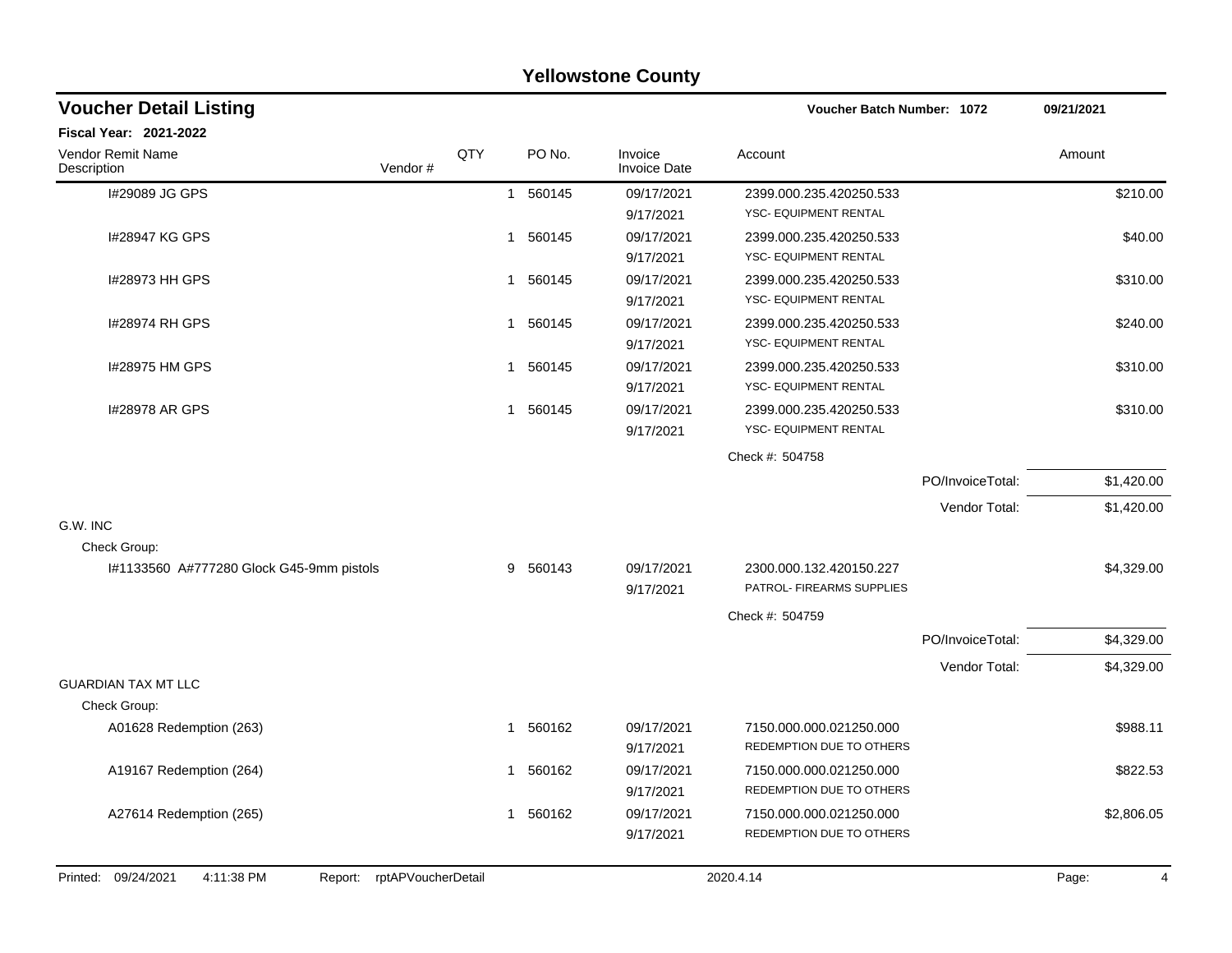| <b>Voucher Detail Listing</b>    |         |     |          |                                | <b>Voucher Batch Number: 1072</b>                   | 09/21/2021 |  |
|----------------------------------|---------|-----|----------|--------------------------------|-----------------------------------------------------|------------|--|
| Fiscal Year: 2021-2022           |         |     |          |                                |                                                     |            |  |
| Vendor Remit Name<br>Description | Vendor# | QTY | PO No.   | Invoice<br><b>Invoice Date</b> | Account                                             | Amount     |  |
| A27614 Redemption (266)          |         |     | 1 560162 | 09/17/2021<br>9/17/2021        | 7150.000.000.021250.000<br>REDEMPTION DUE TO OTHERS | \$1,393.21 |  |
| A27615 Redemption (267)          |         | 1   | 560162   | 09/17/2021<br>9/17/2021        | 7150.000.000.021250.000<br>REDEMPTION DUE TO OTHERS | \$4,347.46 |  |
| A27616 Redemption (268)          |         |     | 1 560162 | 09/17/2021<br>9/17/2021        | 7150.000.000.021250.000<br>REDEMPTION DUE TO OTHERS | \$2,886.17 |  |
| A27616 Redemption (269)          |         | 1   | 560162   | 09/17/2021<br>9/17/2021        | 7150.000.000.021250.000<br>REDEMPTION DUE TO OTHERS | \$1,442.53 |  |
| A27617 Redemption (270)          |         |     | 1 560162 | 09/17/2021<br>9/17/2021        | 7150.000.000.021250.000<br>REDEMPTION DUE TO OTHERS | \$1,261.96 |  |
| C14865 Redemption (271)          |         | 1   | 560162   | 09/17/2021<br>9/17/2021        | 7150.000.000.021250.000<br>REDEMPTION DUE TO OTHERS | \$3,918.43 |  |
| A20285 Redemption (272)          |         |     | 1 560162 | 09/17/2021<br>9/17/2021        | 7150.000.000.021250.000<br>REDEMPTION DUE TO OTHERS | \$593.31   |  |
| C02514 Redemption (273)          |         | 1   | 560162   | 09/17/2021<br>9/17/2021        | 7150.000.000.021250.000<br>REDEMPTION DUE TO OTHERS | \$2,292.57 |  |
| C03331 Redemption (274)          |         |     | 1 560162 | 09/17/2021<br>9/17/2021        | 7150.000.000.021250.000<br>REDEMPTION DUE TO OTHERS | \$8,022.16 |  |
| A22358 Redemption (275)          |         | 1   | 560162   | 09/17/2021<br>9/17/2021        | 7150.000.000.021250.000<br>REDEMPTION DUE TO OTHERS | \$3,267.53 |  |
| C15914 Redemption (276)          |         |     | 1 560162 | 09/17/2021<br>9/17/2021        | 7150.000.000.021250.000<br>REDEMPTION DUE TO OTHERS | \$364.06   |  |
| C14279 Redemption (277)          |         | 1   | 560162   | 09/17/2021<br>9/17/2021        | 7150.000.000.021250.000<br>REDEMPTION DUE TO OTHERS | \$9,915.79 |  |
| A03470 Redemption (279)          |         | 1   | 560162   | 09/17/2021<br>9/17/2021        | 7150.000.000.021250.000<br>REDEMPTION DUE TO OTHERS | \$965.46   |  |
| A06941 Redemption (280)          |         | 1   | 560162   | 09/17/2021<br>9/17/2021        | 7150.000.000.021250.000<br>REDEMPTION DUE TO OTHERS | \$326.05   |  |
| A10497 Redemption (281)          |         | 1   | 560162   | 09/17/2021<br>9/17/2021        | 7150.000.000.021250.000<br>REDEMPTION DUE TO OTHERS | \$1,488.81 |  |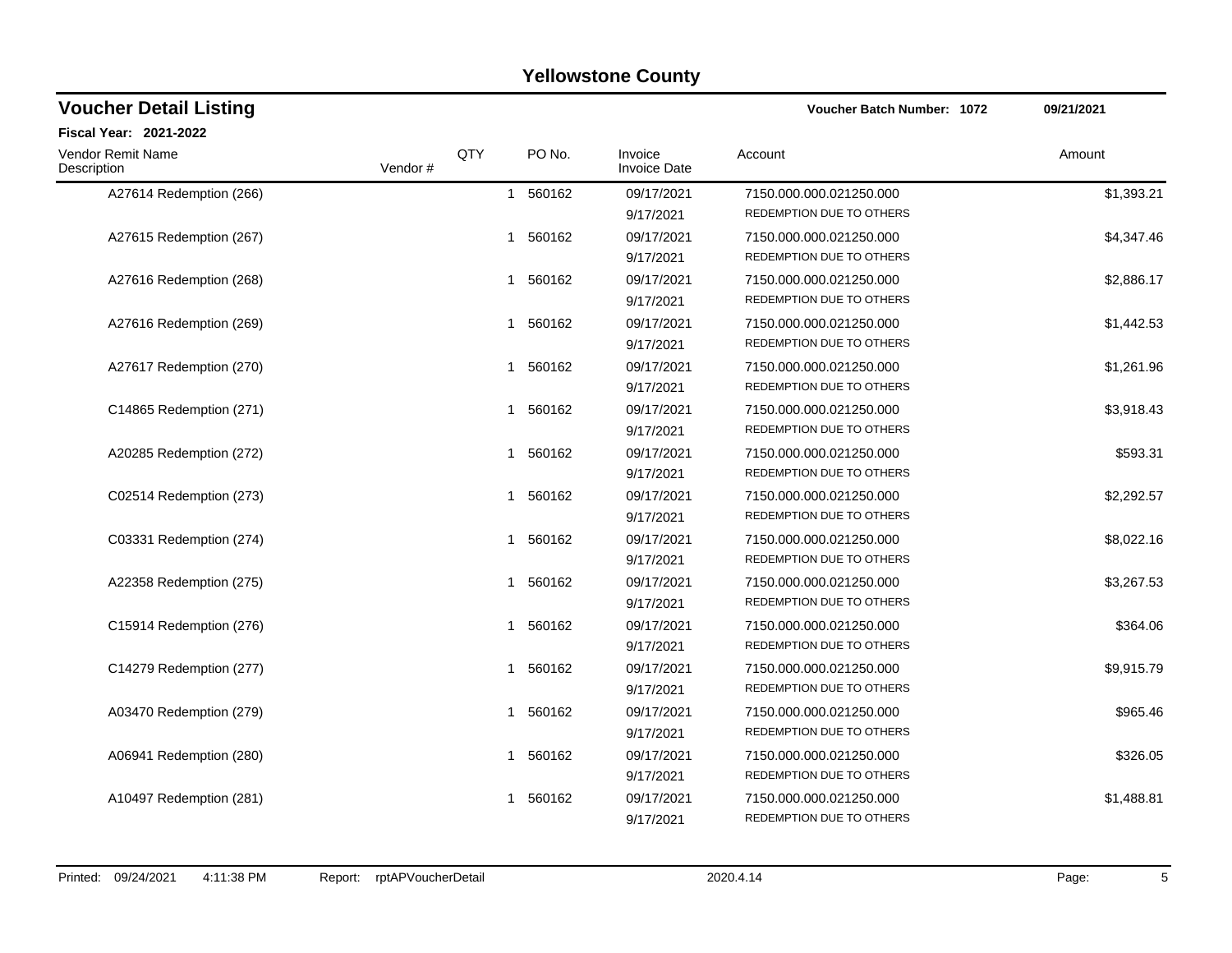| <b>Voucher Detail Listing</b>    |                |   |          |                                | <b>Voucher Batch Number: 1072</b>                   | 09/21/2021 |  |
|----------------------------------|----------------|---|----------|--------------------------------|-----------------------------------------------------|------------|--|
| Fiscal Year: 2021-2022           |                |   |          |                                |                                                     |            |  |
| Vendor Remit Name<br>Description | QTY<br>Vendor# |   | PO No.   | Invoice<br><b>Invoice Date</b> | Account                                             | Amount     |  |
| A12080 Redemption (282)          |                |   | 1 560162 | 09/17/2021<br>9/17/2021        | 7150.000.000.021250.000<br>REDEMPTION DUE TO OTHERS | \$1,022.57 |  |
| A12081 Redemption (283)          |                | 1 | 560162   | 09/17/2021<br>9/17/2021        | 7150.000.000.021250.000<br>REDEMPTION DUE TO OTHERS | \$659.64   |  |
| A14660 Redemption (284)          |                |   | 1 560162 | 09/17/2021<br>9/17/2021        | 7150.000.000.021250.000<br>REDEMPTION DUE TO OTHERS | \$760.59   |  |
| A14734 Redemption (285)          |                | 1 | 560162   | 09/17/2021<br>9/17/2021        | 7150.000.000.021250.000<br>REDEMPTION DUE TO OTHERS | \$1,002.38 |  |
| A15149 Redemption (286)          |                |   | 1 560162 | 09/17/2021<br>9/17/2021        | 7150.000.000.021250.000<br>REDEMPTION DUE TO OTHERS | \$1,078.02 |  |
| A15763 Redemption (287)          |                | 1 | 560162   | 09/17/2021<br>9/17/2021        | 7150.000.000.021250.000<br>REDEMPTION DUE TO OTHERS | \$1,070.54 |  |
| A15829 Redemption (288)          |                |   | 1 560162 | 09/17/2021<br>9/17/2021        | 7150.000.000.021250.000<br>REDEMPTION DUE TO OTHERS | \$1,019.51 |  |
| A17700 Redemption (289)          |                | 1 | 560162   | 09/17/2021<br>9/17/2021        | 7150.000.000.021250.000<br>REDEMPTION DUE TO OTHERS | \$991.91   |  |
| A17919 Redemption (290)          |                |   | 1 560162 | 09/17/2021<br>9/17/2021        | 7150.000.000.021250.000<br>REDEMPTION DUE TO OTHERS | \$905.58   |  |
| A18268 Redemption (291)          |                |   | 1 560162 | 09/17/2021<br>9/17/2021        | 7150.000.000.021250.000<br>REDEMPTION DUE TO OTHERS | \$998.00   |  |
| C15385 Redemption (292)          |                |   | 1 560162 | 09/17/2021<br>9/17/2021        | 7150.000.000.021250.000<br>REDEMPTION DUE TO OTHERS | \$421.91   |  |
| C15386 Redemption (293)          |                | 1 | 560162   | 09/17/2021<br>9/17/2021        | 7150.000.000.021250.000<br>REDEMPTION DUE TO OTHERS | \$420.34   |  |
| C15387 Redemption (294)          |                | 1 | 560162   | 09/17/2021<br>9/17/2021        | 7150.000.000.021250.000<br>REDEMPTION DUE TO OTHERS | \$432.28   |  |
| A05233 Redemption (296)          |                |   | 1 560162 | 09/17/2021<br>9/17/2021        | 7150.000.000.021250.000<br>REDEMPTION DUE TO OTHERS | \$1,825.47 |  |
| D00464 Redemption (297)          |                | 1 | 560162   | 09/17/2021<br>9/17/2021        | 7150.000.000.021250.000<br>REDEMPTION DUE TO OTHERS | \$1,454.03 |  |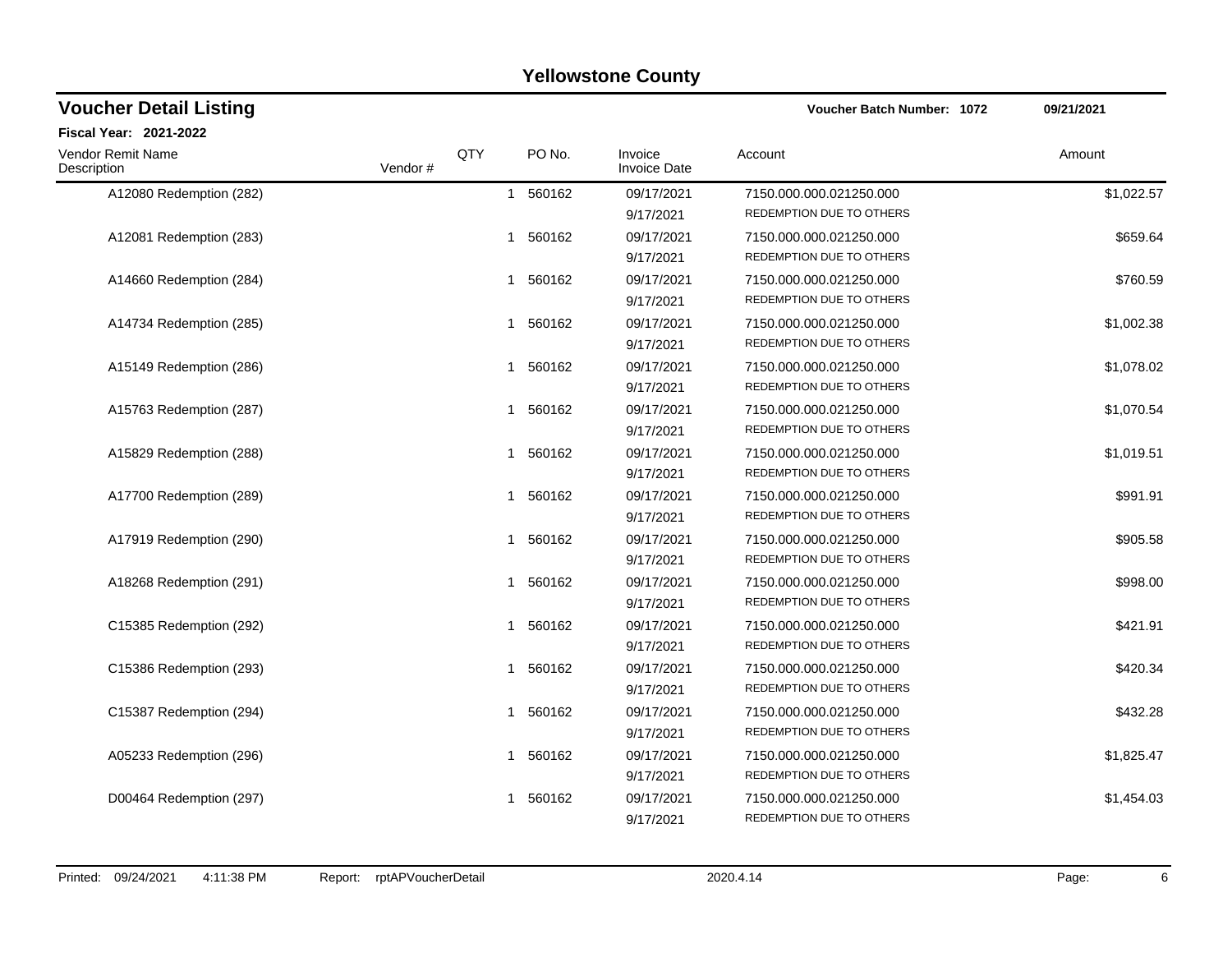| <b>Yellowstone County</b>                                          |     |             |                                |                                                     |             |  |  |  |
|--------------------------------------------------------------------|-----|-------------|--------------------------------|-----------------------------------------------------|-------------|--|--|--|
| <b>Voucher Detail Listing</b>                                      |     |             |                                | <b>Voucher Batch Number: 1072</b>                   | 09/21/2021  |  |  |  |
| Fiscal Year: 2021-2022                                             |     |             |                                |                                                     |             |  |  |  |
| Vendor Remit Name<br>Vendor#<br>Description                        | QTY | PO No.      | Invoice<br><b>Invoice Date</b> | Account                                             | Amount      |  |  |  |
| D01162 Redemption (298)                                            |     | 560162<br>1 | 09/17/2021<br>9/17/2021        | 7150.000.000.021250.000<br>REDEMPTION DUE TO OTHERS | \$9,872.03  |  |  |  |
|                                                                    |     |             |                                | Check #: 504760                                     |             |  |  |  |
|                                                                    |     |             |                                | PO/InvoiceTotal:                                    | \$71,036.99 |  |  |  |
|                                                                    |     |             |                                | Vendor Total:                                       | \$71,036.99 |  |  |  |
| HANSER'S WRECKER COMPANY                                           |     |             |                                |                                                     |             |  |  |  |
| Check Group:                                                       |     |             |                                |                                                     |             |  |  |  |
| I#BIL17305; Car #64 winch out                                      |     | 1 560141    | 09/17/2021                     | 2300.000.132.420150.361<br>PATROL-VEHICLE REPAIRS   | \$125.00    |  |  |  |
| I#BIL17290; Tow fees 21-721468                                     |     | 1 560141    | 9/17/2021<br>09/17/2021        | 2300.000.131.420140.202                             | \$125.00    |  |  |  |
|                                                                    |     |             | 9/17/2021                      | DETECTIVES- EXPENSE OF INVEST                       |             |  |  |  |
| I#BIL17327; Tow fees 21-721122                                     |     | 1 560141    | 09/17/2021                     | 2300.000.131.420140.202                             | \$125.00    |  |  |  |
|                                                                    |     |             | 9/17/2021                      | DETECTIVES- EXPENSE OF INVEST                       |             |  |  |  |
|                                                                    |     |             |                                | Check #: 504761                                     |             |  |  |  |
|                                                                    |     |             |                                | PO/InvoiceTotal:                                    | \$375.00    |  |  |  |
|                                                                    |     |             |                                | Vendor Total:                                       | \$375.00    |  |  |  |
| <b>HOMES BY MADYSON</b>                                            |     |             |                                |                                                     |             |  |  |  |
| Check Group:                                                       |     |             |                                |                                                     |             |  |  |  |
| A05233 Redemption (295)                                            |     | 1 560165    | 09/17/2021                     | 7150.000.000.021250.000<br>REDEMPTION DUE TO OTHERS | \$620.28    |  |  |  |
|                                                                    |     |             | 9/17/2021                      |                                                     |             |  |  |  |
|                                                                    |     |             |                                | Check #: 504762                                     |             |  |  |  |
|                                                                    |     |             |                                | PO/InvoiceTotal:                                    | \$620.28    |  |  |  |
| <b>LUMEN ACCESS BILL</b>                                           |     |             |                                | Vendor Total:                                       | \$620.28    |  |  |  |
| Check Group:                                                       |     |             |                                |                                                     |             |  |  |  |
| I#5104XCA5S3 I#2021251; COURTHOUSE ID#E2198                        |     | 1 560150    | 09/17/2021                     | 6060.000.608.500800.345                             | \$840.38    |  |  |  |
| 9/8/21                                                             |     |             | 9/17/2021                      | TECHNOLOGY- TELEPHONE & TECHNOLOGY                  |             |  |  |  |
|                                                                    |     |             |                                | Check #: 504763                                     |             |  |  |  |
|                                                                    |     |             |                                | PO/InvoiceTotal:                                    | \$840.38    |  |  |  |
|                                                                    |     |             |                                |                                                     |             |  |  |  |
| 4:11:38 PM<br>rptAPVoucherDetail<br>Printed: 09/24/2021<br>Report: |     |             |                                | 2020.4.14                                           | Page:<br>7  |  |  |  |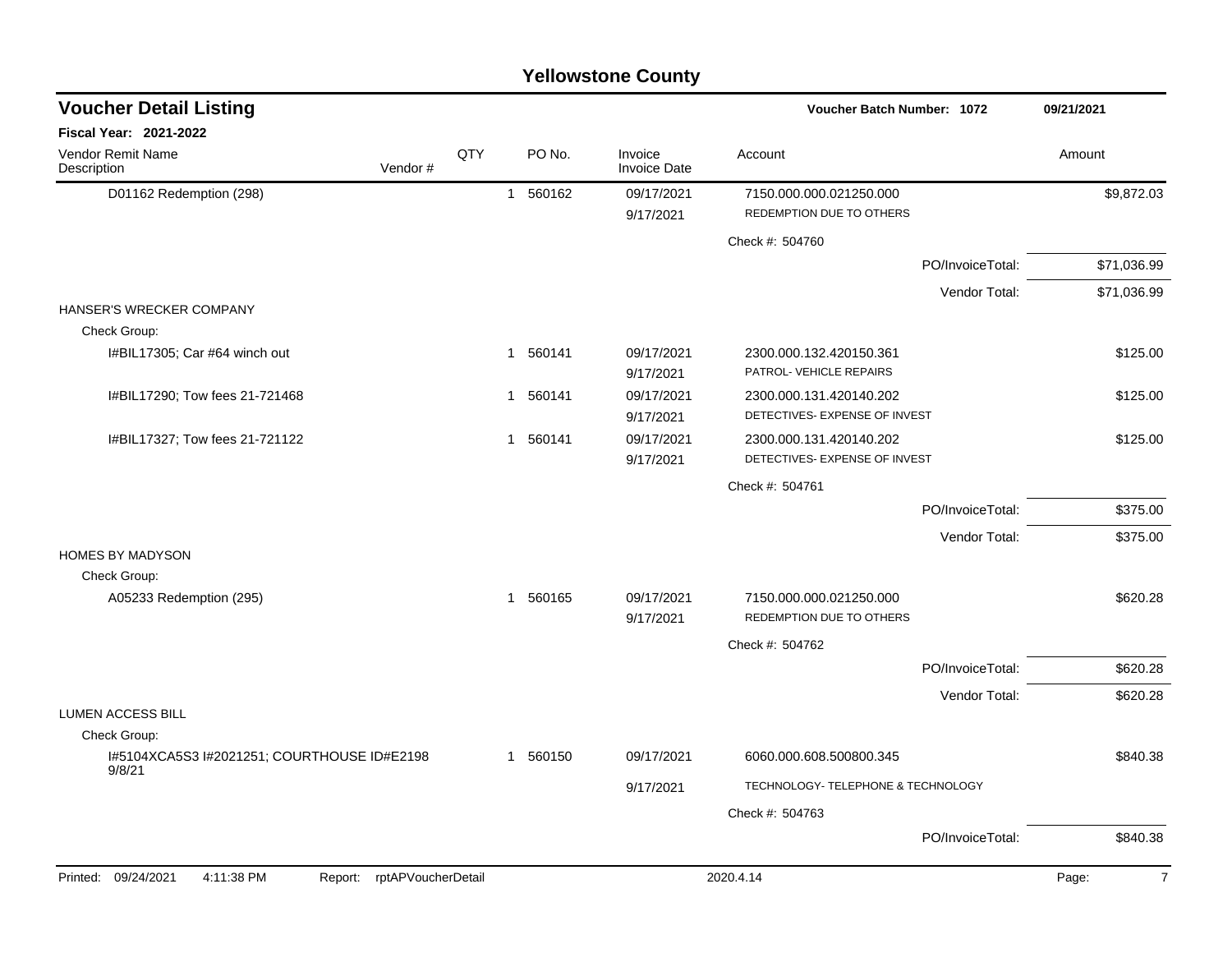| <b>Voucher Detail Listing</b>                                                                                               |     |          |                                | Voucher Batch Number: 1072                                |                  | 09/21/2021   |
|-----------------------------------------------------------------------------------------------------------------------------|-----|----------|--------------------------------|-----------------------------------------------------------|------------------|--------------|
| <b>Fiscal Year: 2021-2022</b>                                                                                               |     |          |                                |                                                           |                  |              |
| Vendor Remit Name<br>Vendor#<br>Description                                                                                 | QTY | PO No.   | Invoice<br><b>Invoice Date</b> | Account                                                   |                  | Amount       |
|                                                                                                                             |     |          |                                |                                                           | Vendor Total:    | \$840.38     |
| LUNDBERG & ASSOCIATES P.C.                                                                                                  |     |          |                                |                                                           |                  |              |
| Check Group:                                                                                                                |     |          |                                |                                                           |                  |              |
| Sale Proceeds DV 20 1568<br>#21002300 HMC Assets v. McHenry, et.al. Ck.<br>#520524280 - Steve & Melissa Harkless A101-96235 |     | 1 560152 | 09/17/2021                     | 7151.000.000.021250.000                                   |                  | \$301,000.00 |
|                                                                                                                             |     |          | 9/17/2021                      | SHERIFF WRITS & NOTICES DUE TO OTHERS                     |                  |              |
|                                                                                                                             |     |          |                                | Check #: 504764                                           |                  |              |
|                                                                                                                             |     |          |                                |                                                           | PO/InvoiceTotal: | \$301,000.00 |
|                                                                                                                             |     |          |                                |                                                           | Vendor Total:    | \$301,000.00 |
| MAILING TECHNICAL SERVICES<br>044983                                                                                        |     |          |                                |                                                           |                  |              |
| Check Group:                                                                                                                |     |          |                                |                                                           |                  |              |
| #120716 POSTAGE 9/1-10/21                                                                                                   |     | 1 560157 | 09/17/2021<br>9/17/2021        | 1000.000.199.411800.311<br><b>MISC-POSTAGE</b>            |                  | \$3,680.16   |
|                                                                                                                             |     |          |                                | Check #: 504765                                           |                  |              |
|                                                                                                                             |     |          |                                |                                                           | PO/InvoiceTotal: | \$3,680.16   |
|                                                                                                                             |     |          |                                |                                                           | Vendor Total:    | \$3,680.16   |
| <b>MOUNTAIN ALARM</b>                                                                                                       |     |          |                                |                                                           |                  |              |
| Check Group:                                                                                                                |     |          |                                |                                                           |                  |              |
| I#2432484; Monitor Payne bldg. 6/1/21                                                                                       |     | 1 560151 | 09/17/2021<br>9/17/2021        | 2300.000.135.420180.399<br>MISC- CONTRACT SERVICE         |                  | \$40.50      |
|                                                                                                                             |     |          |                                | Check #: 504766                                           |                  |              |
|                                                                                                                             |     |          |                                |                                                           | PO/InvoiceTotal: | \$40.50      |
|                                                                                                                             |     |          |                                |                                                           | Vendor Total:    | \$40.50      |
| PASQUARELLO, ROB                                                                                                            |     |          |                                |                                                           |                  |              |
| Check Group:                                                                                                                |     |          |                                |                                                           |                  |              |
| I#114A BROOKWOOD MAINT 8/15-22/2021                                                                                         |     | 1 560149 | 09/17/2021<br>9/17/2021        | 2689.000.000.460430.362<br>RSID 769M PARK MAINT & REPAIRS |                  | \$350.00     |
|                                                                                                                             |     |          |                                | Check #: 504767                                           |                  |              |
|                                                                                                                             |     |          |                                |                                                           | PO/InvoiceTotal: | \$350.00     |
| Printed: 09/24/2021<br>4:11:38 PM<br>rptAPVoucherDetail<br>Report:                                                          |     |          |                                | 2020.4.14                                                 |                  | Page:<br>8   |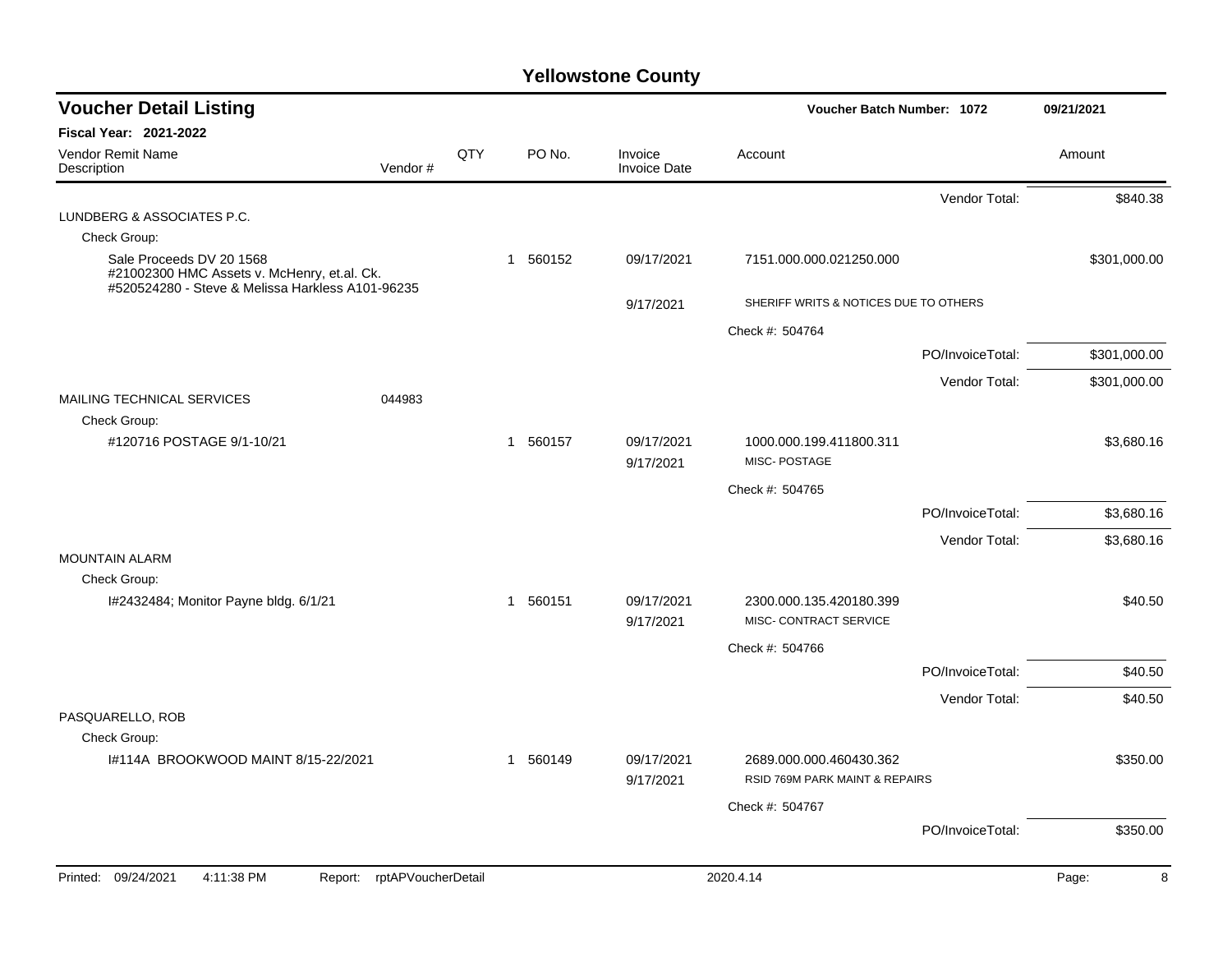| <b>Voucher Detail Listing</b>                    |                    |     |          |                         | Voucher Batch Number: 1072                  | 09/21/2021       |          |   |
|--------------------------------------------------|--------------------|-----|----------|-------------------------|---------------------------------------------|------------------|----------|---|
| Fiscal Year: 2021-2022                           |                    |     |          |                         |                                             |                  |          |   |
| Vendor Remit Name<br>Description                 | Vendor#            | QTY | PO No.   | Invoice<br>Invoice Date | Account                                     |                  | Amount   |   |
|                                                  |                    |     |          |                         |                                             | Vendor Total:    | \$350.00 |   |
| PROTECH MECHANICAL<br>Check Group:               | 034577             |     |          |                         |                                             |                  |          |   |
| 1#116209 TWOMOON WTR HTR REPAIR                  |                    |     | 1 560160 | 09/17/2021<br>9/17/2021 | 2210.000.405.460430.340<br>PARKS- UTILITIES |                  | \$418.18 |   |
|                                                  |                    |     |          |                         | Check #: 504768                             |                  |          |   |
|                                                  |                    |     |          |                         |                                             | PO/InvoiceTotal: | \$418.18 |   |
|                                                  |                    |     |          |                         |                                             | Vendor Total:    | \$418.18 |   |
| PUBLIC UTILITIES                                 | 005150             |     |          |                         |                                             |                  |          |   |
| Check Group:<br>A#241023 Svc. Payne bldg. 9/9/21 |                    |     | 1 560136 | 09/17/2021              | 2300.000.135.420180.342                     |                  | \$373.76 |   |
|                                                  |                    |     |          | 9/17/2021               | MISC-WATER                                  |                  |          |   |
|                                                  |                    |     |          |                         | Check #: 504769                             |                  |          |   |
|                                                  |                    |     |          |                         |                                             | PO/InvoiceTotal: | \$373.76 |   |
|                                                  |                    |     |          |                         |                                             | Vendor Total:    | \$373.76 |   |
| SMITH FUNERAL CHAPEL<br>Check Group:             | 005690             |     |          |                         |                                             |                  |          |   |
| I#Shaw; 9/8/21 removal                           |                    |     | 1 560137 | 09/17/2021              | 2300.000.126.420800.202                     |                  | \$350.00 |   |
|                                                  |                    |     |          | 9/17/2021               | CORONER- EXPENSE OF INVEST                  |                  |          |   |
|                                                  |                    |     |          |                         | Check #: 504770                             |                  |          |   |
|                                                  |                    |     |          |                         |                                             | PO/InvoiceTotal: | \$350.00 |   |
|                                                  |                    |     |          |                         |                                             | Vendor Total:    | \$350.00 |   |
| THE EMBLEM AUTHORITY<br>Check Group:             |                    |     |          |                         |                                             |                  |          |   |
| I#36973; Life saving hero lapel pins             |                    |     | 1 560148 | 09/17/2021              | 2300.000.130.420110.336                     |                  | \$259.00 |   |
|                                                  |                    |     |          | 9/17/2021               | <b>ADMIN- PUBLIC RELATIONS</b>              |                  |          |   |
|                                                  |                    |     |          |                         | Check #: 504771                             |                  |          |   |
|                                                  |                    |     |          |                         |                                             | PO/InvoiceTotal: | \$259.00 |   |
|                                                  |                    |     |          |                         |                                             | Vendor Total:    | \$259.00 |   |
| TRUGREEN/CHEMLAWN                                | 002220             |     |          |                         |                                             |                  |          |   |
| Printed: 09/24/2021<br>4:11:38 PM<br>Report:     | rptAPVoucherDetail |     |          |                         | 2020.4.14                                   |                  | Page:    | 9 |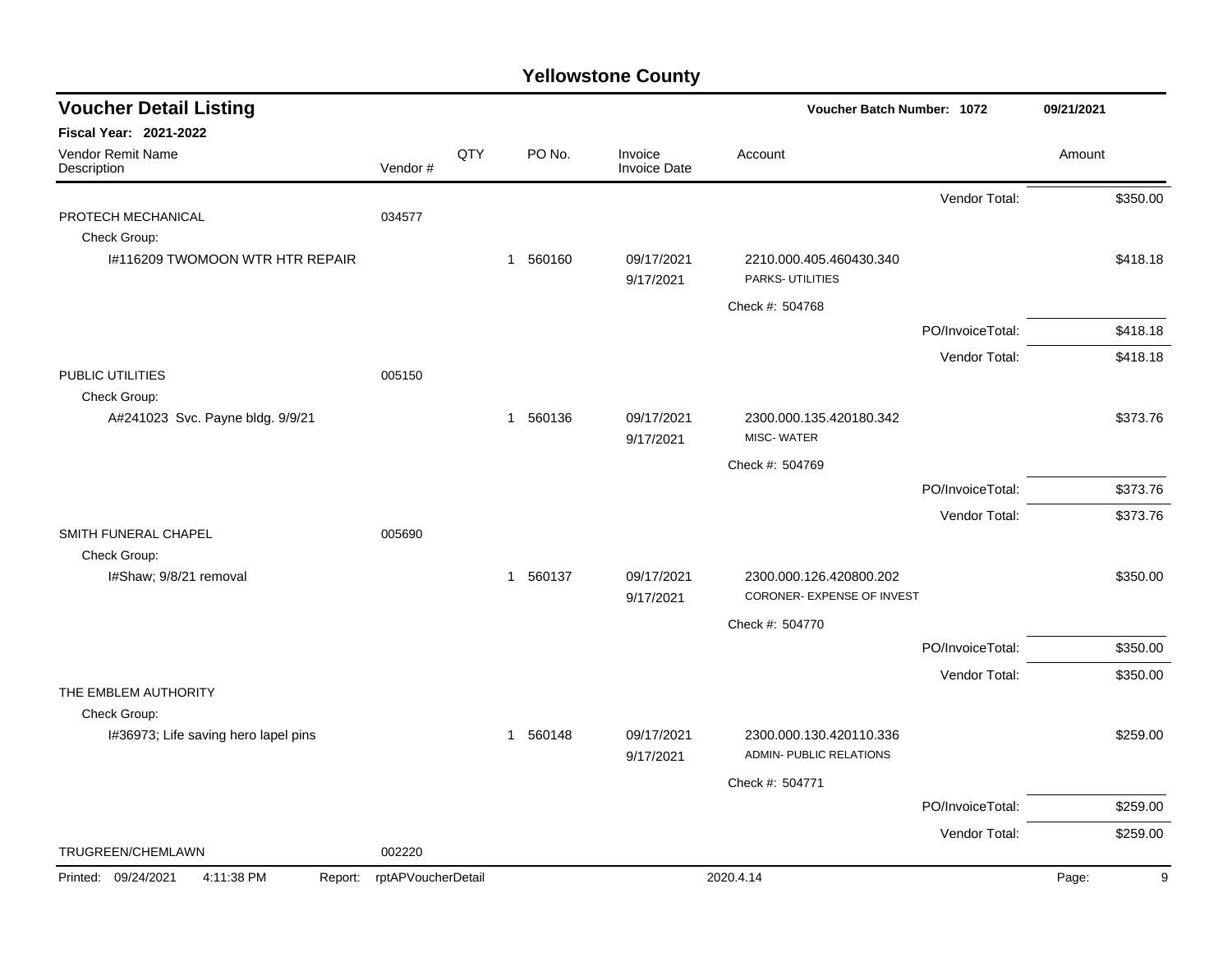|                                                            |         |     |                        | <b>Yellowstone County</b>      |                                                          |                                       |            |
|------------------------------------------------------------|---------|-----|------------------------|--------------------------------|----------------------------------------------------------|---------------------------------------|------------|
| <b>Voucher Detail Listing</b>                              |         |     |                        |                                |                                                          | Voucher Batch Number: 1072            | 09/21/2021 |
| <b>Fiscal Year: 2021-2022</b>                              |         |     |                        |                                |                                                          |                                       |            |
| Vendor Remit Name<br>Description                           | Vendor# | QTY | PO No.                 | Invoice<br><b>Invoice Date</b> | Account                                                  |                                       | Amount     |
| Check Group:                                               |         |     |                        |                                |                                                          |                                       |            |
| I#1103512 FALL LAWN APP                                    |         |     | 560159<br>$\mathbf{1}$ | 09/17/2021<br>9/17/2021        | 2561.000.000.460430.362                                  | RSID 634M HARRIS PARK MAINT & REPAIRS | \$400.00   |
|                                                            |         |     |                        |                                | Check #: 504772                                          |                                       |            |
|                                                            |         |     |                        |                                |                                                          | PO/InvoiceTotal:                      | \$400.00   |
|                                                            |         |     |                        |                                |                                                          | Vendor Total:                         | \$400.00   |
| <b>UPS</b><br>Check Group:                                 | 046530  |     |                        |                                |                                                          |                                       |            |
| I#19526Y361 POSTAGE 8/11-8/31-21                           |         |     | 560156<br>$\mathbf{1}$ | 09/17/2021<br>9/17/2021        | 1000.000.199.411800.311<br>MISC-POSTAGE                  |                                       | \$19.43    |
|                                                            |         |     |                        |                                | Check #: 504773                                          |                                       |            |
|                                                            |         |     |                        |                                |                                                          | PO/InvoiceTotal:                      | \$19.43    |
|                                                            |         |     |                        |                                |                                                          | Vendor Total:                         | \$19.43    |
| <b>VERIZON WIRELESS-VSAT</b>                               |         |     |                        |                                |                                                          |                                       |            |
| Check Group:<br>I#21406700-17570626; SMS download 21-71751 |         |     | 560154<br>$\mathbf{1}$ | 09/17/2021<br>9/17/2021        | 2300.000.131.420140.202<br>DETECTIVES- EXPENSE OF INVEST |                                       | \$50.00    |
|                                                            |         |     |                        |                                | Check #: 504774                                          |                                       |            |
|                                                            |         |     |                        |                                |                                                          | PO/InvoiceTotal:                      | \$50.00    |
|                                                            |         |     |                        |                                |                                                          | Vendor Total:                         | \$50.00    |
| <b>VERIZON WIRELESS</b>                                    |         |     |                        |                                |                                                          |                                       |            |
| Check Group:<br>I#9887812952 A#471819657 9/7-10/6/21       |         |     | 1 560142               | 09/17/2021<br>9/17/2021        | 2300.000.132.420150.368                                  | PATROL- SOFTWARE/HARDWARE MAINT       | \$2,558.72 |
|                                                            |         |     |                        |                                | Check #: 504775                                          |                                       |            |
|                                                            |         |     |                        |                                |                                                          | PO/InvoiceTotal:                      | \$2,558.72 |
|                                                            |         |     |                        |                                |                                                          | Vendor Total:                         | \$2,558.72 |
| <b>WESTERN OFFICE EQUIPMENT</b><br>Check Group:            | 006450  |     |                        |                                |                                                          |                                       |            |